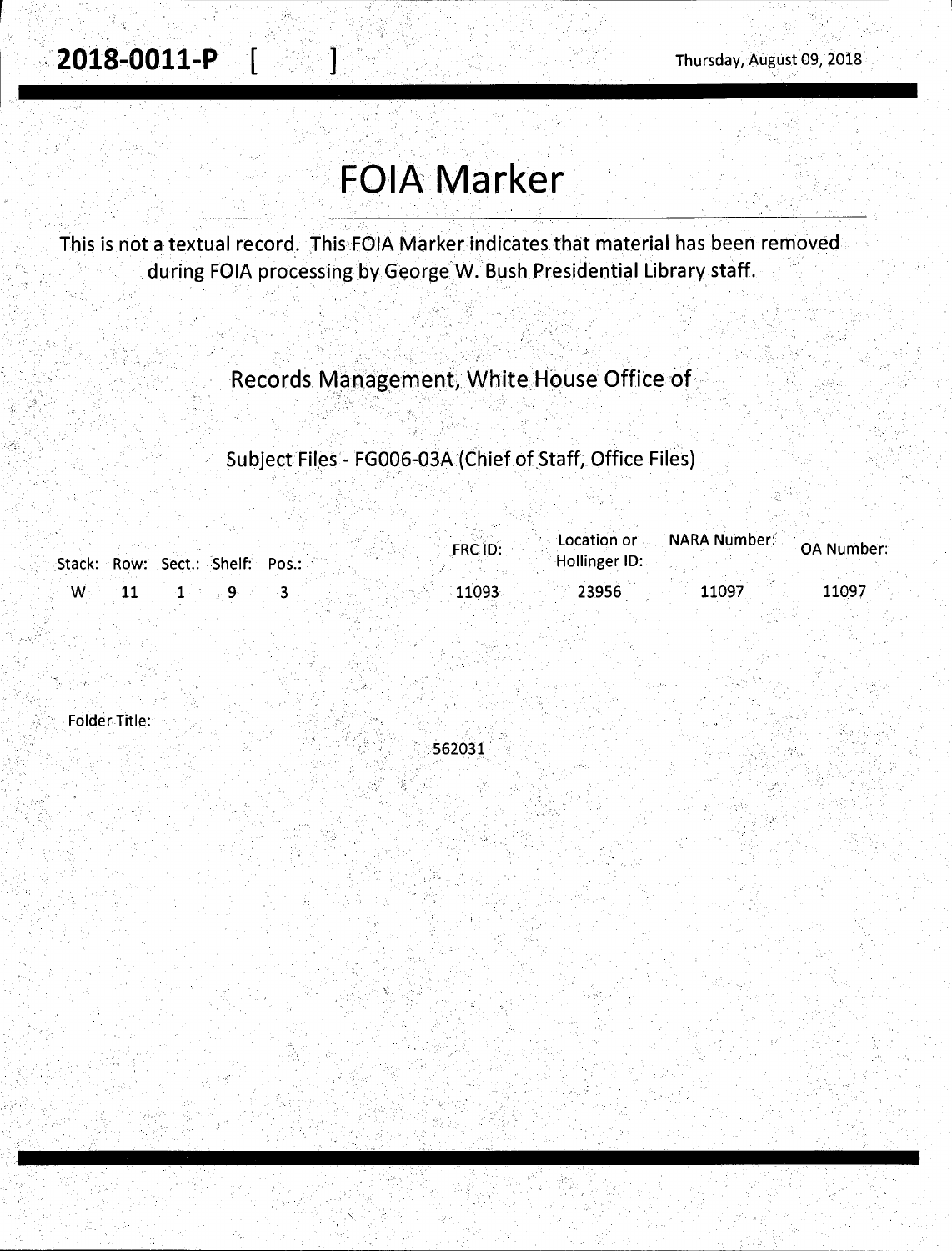# **Withdrawn/Redacted Material**  The George W. Bush Library

| <b>DOCUMENT</b><br>NO. | <b>FORM</b> | <b>SUBJECT/TITLE</b> |                                                      | <b>PAGES</b> | <b>DATE</b>      | <b>RESTRICTION(S)</b> |
|------------------------|-------------|----------------------|------------------------------------------------------|--------------|------------------|-----------------------|
| 001                    | Memorandum  |                      | [Political Trips] - From: Alberto R. Gonzales        |              | 06/12/2003       | P5:                   |
| 002                    | Email       |                      | [Campaign] - To: Alberto R. Gonzales, et al. - From: |              | $06/12/2003$ P5; |                       |
|                        |             | Karl C. Rove         |                                                      |              |                  |                       |

| Records Management, White House Office of                                  |                          |  |
|----------------------------------------------------------------------------|--------------------------|--|
| <b>SERIES:</b><br>Subject Files - FG006-03A (Chief of Staff, Office Files) |                          |  |
| <b>FOLDER TITLE:</b><br>562031                                             |                          |  |
| FRC ID:<br>11093                                                           |                          |  |
|                                                                            | <b>RESTRICTION CODES</b> |  |

- Pl National Security Classified Information [(a)(l) or'the PRA]
- P2 Relating to the appointment to Federal office  $[(a)(2)$  of the PRA]
- P3 Release would violate a Federal statute [(a)(3) of the PRA]
- P4 Release would disclose trade secrets or confidential commercial or financial information [(a)(4) of the PRAl
- PS Release would disclose confidential advice between the President and his advisors, or between such advisors [a)(5) of the PRAl
- P6 Release would constitute a clearly unwarranted invasion of personal privacy  $[(a)(6)$  of the PRA]
- PRM; Personal record misfile defined in accordance with 44 U.S.C.  $2201(3)$ .
- Deed of Gift Restrictions
- .<br>A. Closed by Executive Order 13526 governing access to national security information.
- B. Closed by statute or by the agency which originated the document. C. Closed in accordance with restrictions contained in donor's deed of gift;
- $b(1)$  National security classified information  $[(b)(1)$  of the FOIA] b(2) Release would disclose internal personnel rules and practices of an agency  $[(b)(2)$  of the FOIA]
- $b(3)$  Release would violate a Federal statute  $[(b)(3)$  of the FOIA]

*J* 

- b(4) Release would disclose trade secrets or confidential or financ'ial information [(b)(4) of the FOlA)
- b(6) Release would constitute a clearly. unwarranted invasion of personal privacy [(b)(6) of the FOlA)
- b(7) Release would disclose information compiled for law enforcement purposes [(b)(7) of the FOlA)
- b(8) Release would disclose information concerning the regulation of financial institutions  $[(b)(8)$  of the FOIA]
- b(9) Release would disclose geological or geophysical information concerning wells  $[(b)(9)$  of the FOIA]

Records Not Subject to FOIA

Court Sealed - The document is withheld under a court seal and is not subject to the Freedom of Information Act.

 $\ddot{\phantom{0}}$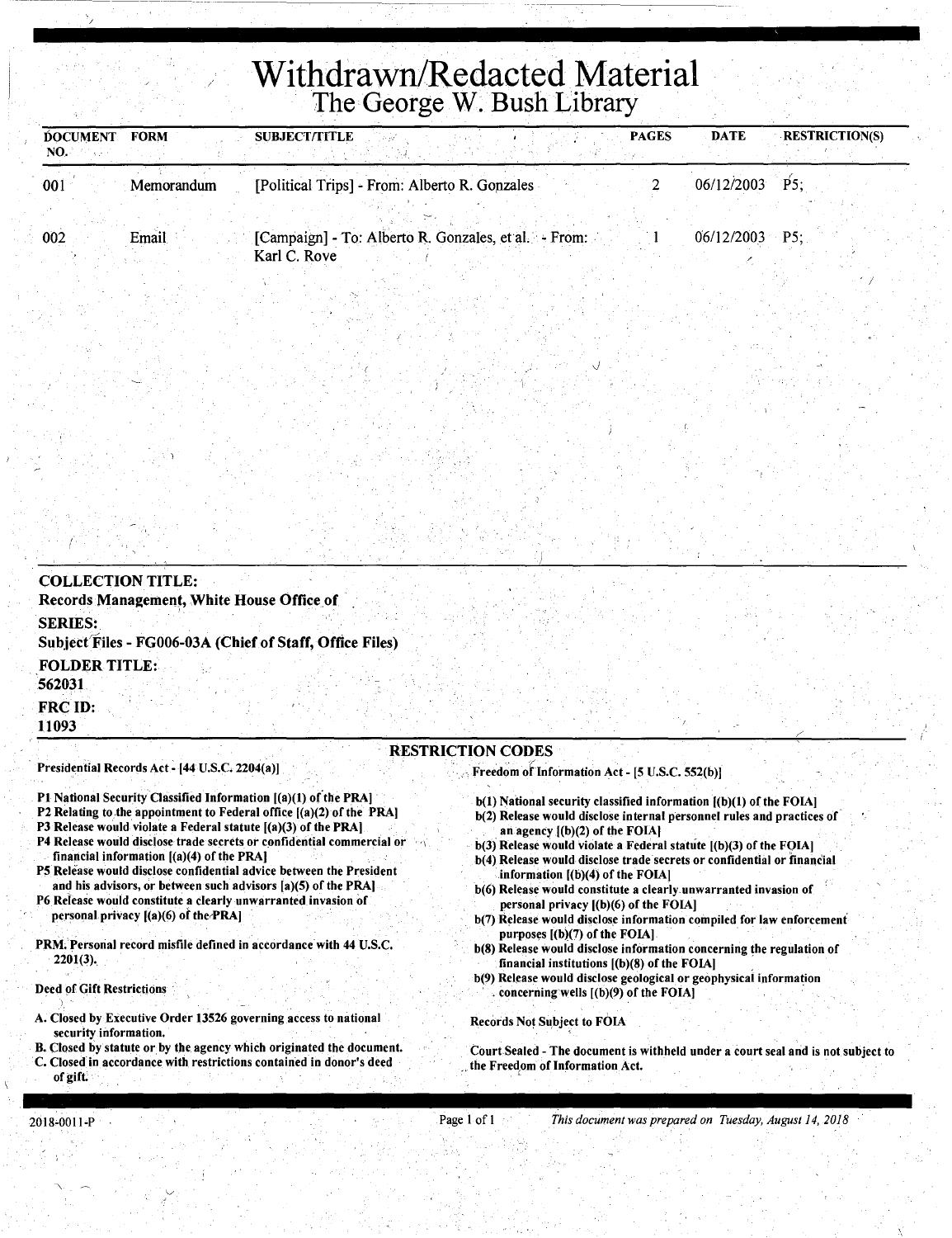Withdrawal Marker The George W. Bush Library

| <b>FORM</b> | <b>SUBJECT/TITLE</b>                          |  |  | <b>PAGES</b> | DATE.            | <b>RESTRICTION(S)</b> |
|-------------|-----------------------------------------------|--|--|--------------|------------------|-----------------------|
|             |                                               |  |  |              |                  |                       |
| Memorandum  | [Political Trips] - From: Alberto R. Gonzales |  |  |              | $06/12/2003$ P5: |                       |

## This marker identifies the original location of the withdrawn item listed above. For a complete list of items withdrawn from this folder, see the Withdrawal/Redaction Sheet at the front of the folder.

| Records Management, White House Office of<br><b>SERIES:</b> |                                                                            |
|-------------------------------------------------------------|----------------------------------------------------------------------------|
| Subject Files - FG006-03A (Chief of Staff, Office Files)    |                                                                            |
| <b>FOLDER TITLE:</b><br>562031                              |                                                                            |
| FRC ID:<br>11093                                            | FOIA IDs and Segments:<br>2018-0011-P                                      |
| OA Num.:<br>11097                                           |                                                                            |
| <b>NARA Num.:</b><br>11097                                  |                                                                            |
| Presidential Records Act - [44 U.S.C. 2204(a)]              | <b>RESTRICTION CODES</b><br>Freedom of Information Act - [5 U.S.C. 552(b)] |

- P1 National Security Classified Information [(a)(1) of the PRA]
- P2 Relating to the appointment to Federal office [(a)(2) of the PRA]
- P3 Release would violate a Federal statute  $[(a)(3)$  of the PRA]
- P4 Release would disclose trade secrets or confidential commercial or financial information [(a)(4) of the PRA]
- P5 Release would disclose confidential advice between the President and his advisors, or between such advisors  $[a](5)$  of the PRA]
- P6 Release would 'constitute a clearly unwarranted invasion of personal, privacy [(a)(6) of the PRA]

• .I

PRM. Personal record misfile defined in accordance with 44 U.S.C. 2201(3),

Deed of Gift Restrictions

- A. Closed by Executive Order 13526 governing access to national security information.
- B. Closed by statute or by the agency which originated the document. C. Closed in accordance with restrictions contained in donor's deed of gift.
- $b(I)$  National security classified information  $[(b)(1)$  of the FOIA]
- b(2) Release would disclose internal personnel rules and practices of an agency [(b)(2) of the FOIA]
- $b(3)$  Release would violate a Federal statute  $[(b)(3)$  of the FOIA]
- b(4) Release would disclose trade secrets or confidential or financial information [(b)(4) of the FOIA]
- b(6) Release would constitute a clearly unwarranted invasion of personal privacy  $[(b)(6)$  of the FOIA]
- b(7) Release would disclose information compiled for law enforcement purposes [(b)(7) of the FOIA]
- b(S) Release would disclose information concerning the regulation of financial institutions  $[(b)(8)$  of the FOIA]
- b(9) Release would disclose geological or geophysical information concerning wells  $[(b)(9)$  of the FOIA]

Records Not Subject to FOIA

Court Sealed - The document is withheld under a court seal and is not subject to the Freedom of Information Act.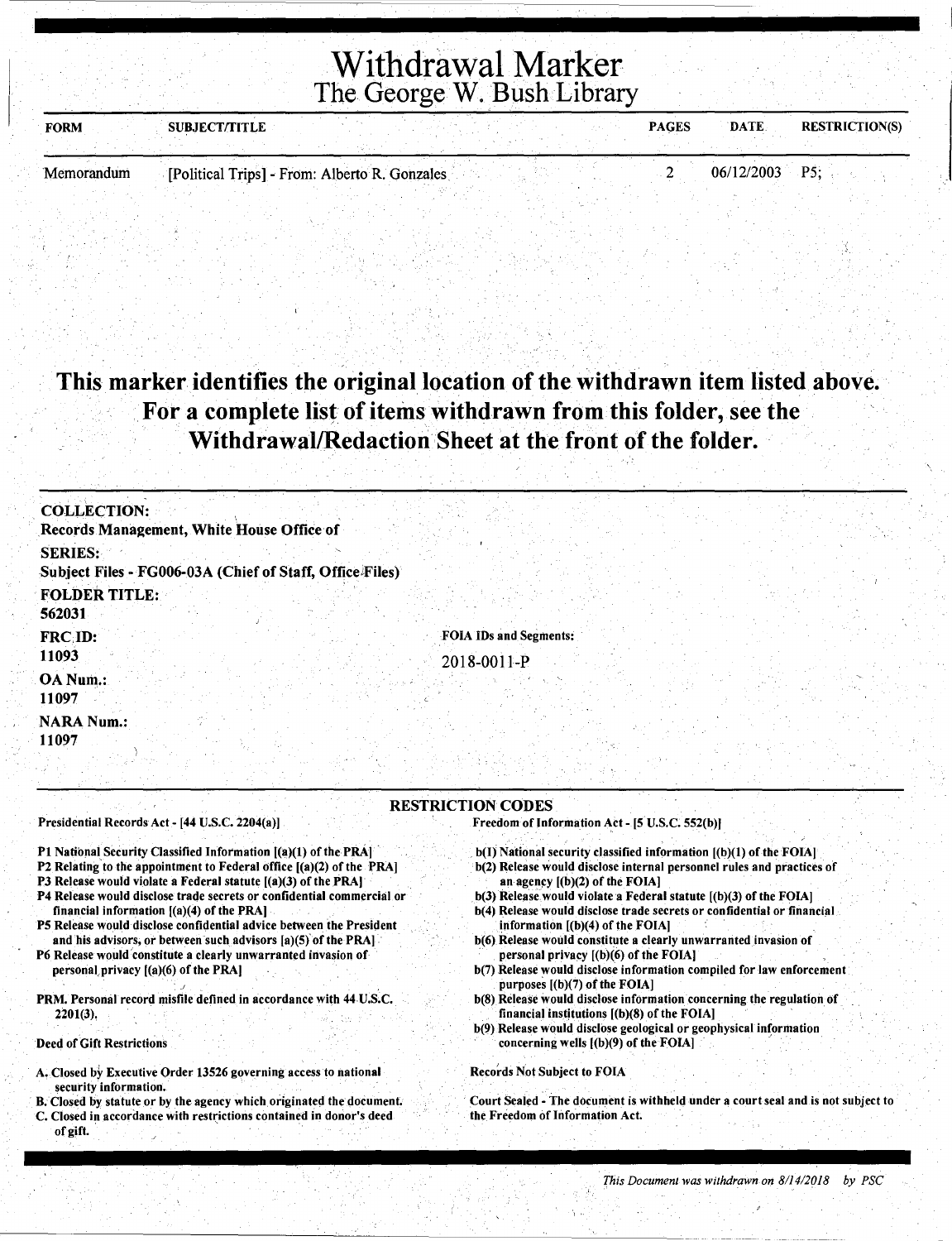# Withdrawal Marker The George W. Bush Library

| <b>FORM</b> | <b>SUBJECT/TITLE</b> |  | <b>PAGES</b> | <b>DATE</b> | <b>RESTRICTION(S)</b> |
|-------------|----------------------|--|--------------|-------------|-----------------------|
|             |                      |  |              |             |                       |
|             |                      |  |              |             |                       |

Email [Campaign] - To: Alberto R. Gonzales, et al. - From: Karl C. Rove 1 06/12/2003 P5;

----- --------~~--

## This marker identifies the original location of the withdrawn item listed above. For a complete list of items withdrawn from this folder, see the Withdrawal/Redaction Sheet at the front of the folder.

 $\zeta$ 

| <b>COLLECTION:</b>                                                         |                               |
|----------------------------------------------------------------------------|-------------------------------|
| Records Management, White House Office of                                  |                               |
| <b>SERIES:</b><br>Subject Files - FG006-03A (Chief of Staff, Office Files) |                               |
| <b>FOLDER TITLE:</b><br>562031                                             |                               |
| FRC ID:                                                                    | <b>FOIA IDs and Segments:</b> |
| 11093                                                                      | 2018-0011-P                   |
| OA Num.:<br>11097                                                          |                               |
| <b>NARA Num.:</b>                                                          |                               |
| 11097                                                                      |                               |

#### RESTRICTION CODES

Presidential Records Act- [44 U.S.C. 2204(a))

- P1 National Security Classified Information [(a)(1) of the PRA]
- P2 Relating to the appointment to Federal office  $[(a)(2)$  of the PRA]
- P3 Release would violate a Federal statute  $[(a)(3)$  of the PRA)
- P4 Release would disclose trade secrets or confidential commercial or\_ financial information  $[(a)(4)$  of the PRA]
- P5 Release would disclose confidential advice between the President and his advisors, or between such advisors  $[a](5)$  of the PRA]
- P6 Release would constitute a clearly unwarranted invasion of personal privacy [(a)(6) of the PRA)
- PRM. Personal record misfile defined in accordance with 44 U.S.C. 2201(3). '

Deed of Gift Restrictions

- A. Closed by Executive Order 13526 governing access to national security information.
- B. Closed by statute or by the agency which originated the document. C. Closed in accordance with restrictions contained in donor's deed
- of gift:

 $b(1)$  National security classified information  $[(b)(1)$  of the FOIA]

Freedom of Information Act - [5 U.S.C. 552(b)]

- b(2) Release would disclose internal personnel rules and practices of an agency [(b)(2) of the FOIA)
- b(3) Release would violate a Federal statute [(b)(3) of the FOIA]
- b(4) Release would disclose trade secrets or confidential or financial information  $[(b)(4)$  of the FOIA]
- b(6) Release would constitute a clearly unwarranted invasion of personal privacy  $[(b)(6)$  of the FOIA]
- b(7) Release would disclose information compiled for law enforcement purposes  $[(b)(7)$  of the FOIA]
- b(8) Release would disclose information concerning the regulation of financial institutions  $(6)(8)$  of the FOIA]
- ·b(9) Release would disclose geological or geophysical information concerning wells [(b)(9) of the FOIA)

#### Records Not Subject to FOIA

Court Sealed - The. document is withheld under a court seal and is not subject to the Freedom of Information Act.

 $\overline{\mathcal{P}}$ 

)